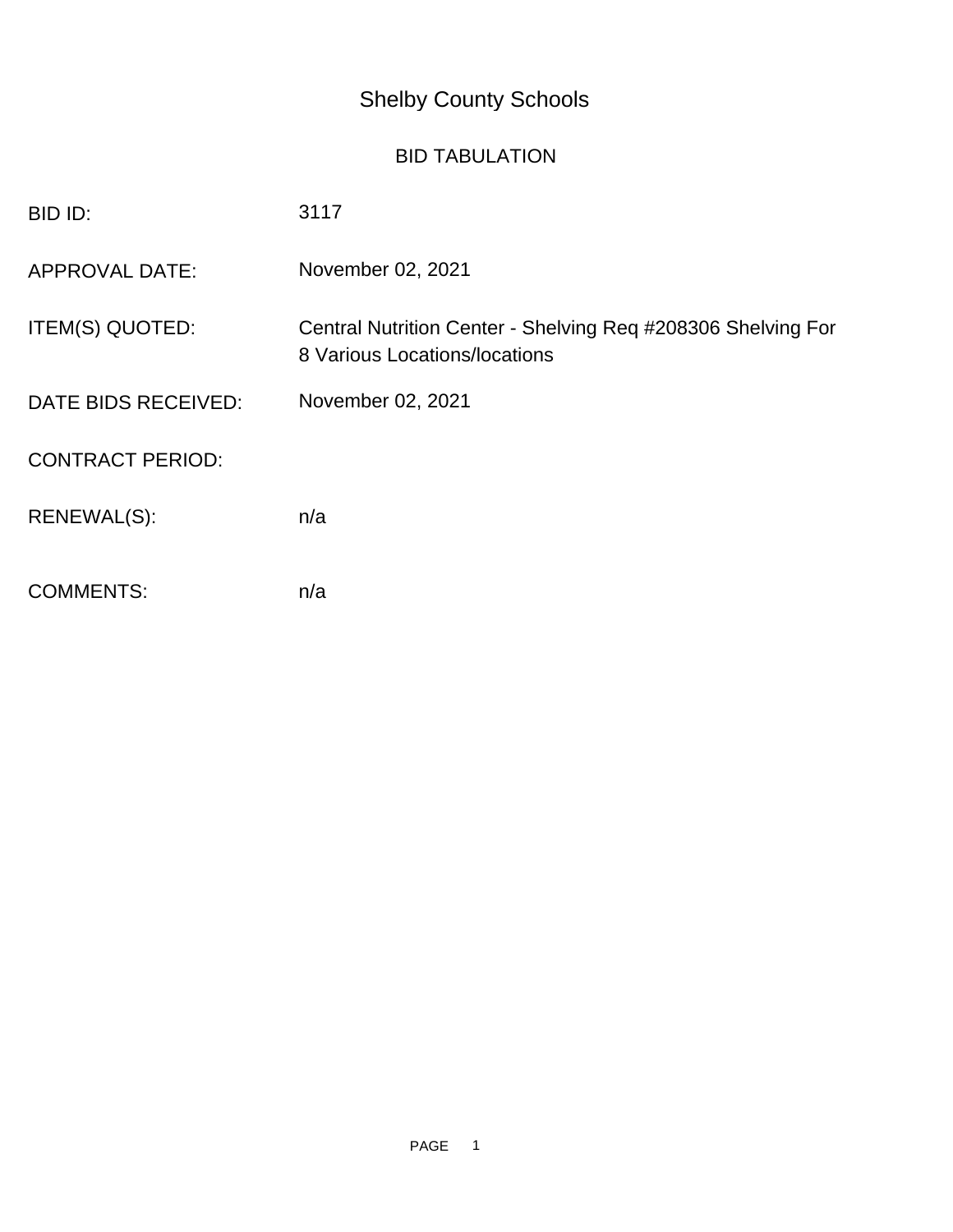## **Vendor Response Terms**

| <b>VARE</b><br>name<br>எம | ı erms | --<br>lerms<br>------------<br>.<br>. |
|---------------------------|--------|---------------------------------------|
|                           |        |                                       |

federal equipment dealers, inc.

Grafco, Inc.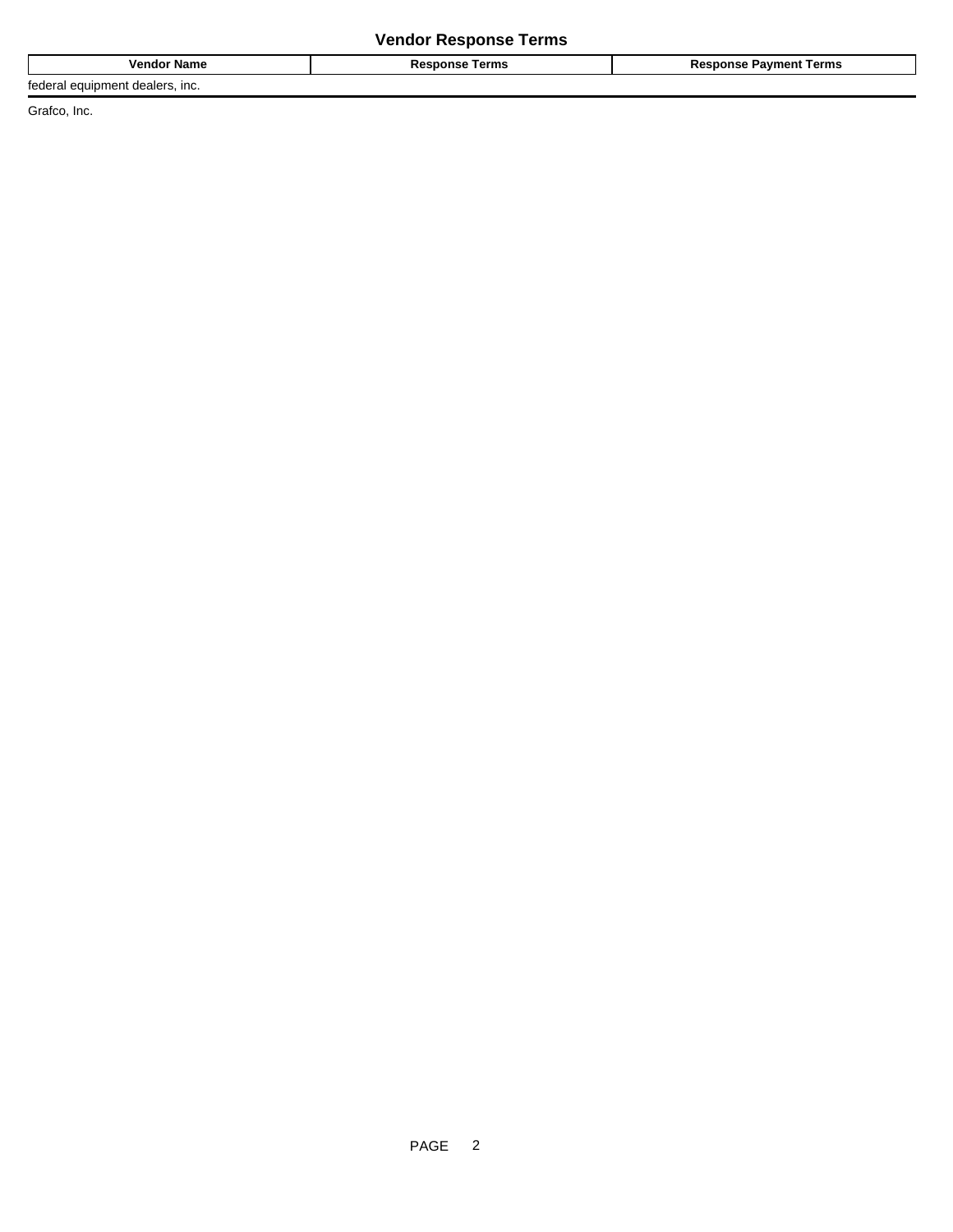|                                                                                                                                                                                                                                                                                                                                                                                                                                                                            | should be priced to include delivery and installation to each school. Please complete forms attached in addition to providing |
|----------------------------------------------------------------------------------------------------------------------------------------------------------------------------------------------------------------------------------------------------------------------------------------------------------------------------------------------------------------------------------------------------------------------------------------------------------------------------|-------------------------------------------------------------------------------------------------------------------------------|
| pricing. 1 - 1.0000 Each Purchase, Estimated Quantity - 12<br><b>VENDOR NAME</b><br><b>ITEM MANUFACTURER &amp; PART NUMBER</b><br>QUANTUM #4X24<br>federal equipment dealers, inc.<br><b>VENDOR REFERENCE NUMBER:</b><br>SCS3117 a<br><b>RESPONSE ITEM PAYMENT TERMS:</b><br><b>NET</b>                                                                                                                                                                                    | <b>UNIT PRICE (\$)</b><br>188.0000*                                                                                           |
| <b>RESPONSE ITEM NOTES:</b><br><b>DELIVERED</b>                                                                                                                                                                                                                                                                                                                                                                                                                            |                                                                                                                               |
| Grafco, Inc.<br>Quantum<br><b>VENDOR REFERENCE NUMBER:</b><br>Shelf Unit 48x24x74                                                                                                                                                                                                                                                                                                                                                                                          | 390,0000                                                                                                                      |
| ITEM NO. 2 - Cordova High School 5' x 24" sections Please see the attached specifications for more information. All shelving<br>should be priced to include delivery and installation to each school. Please complete forms attached in addition to providing                                                                                                                                                                                                              |                                                                                                                               |
| pricing. 1 - 1.0000 Each Purchase, Estimated Quantity - 2<br><b>VENDOR NAME</b><br><b>ITEM MANUFACTURER &amp; PART NUMBER</b><br>quantum #5X24<br>federal equipment dealers, inc.<br><b>VENDOR REFERENCE NUMBER:</b><br>scs3117b<br><b>RESPONSE ITEM PAYMENT TERMS:</b><br><b>NET</b>                                                                                                                                                                                      | UNIT PRICE (\$)<br>240.0000*                                                                                                  |
| <b>RESPONSE ITEM NOTES:</b><br><b>DELIVERED</b>                                                                                                                                                                                                                                                                                                                                                                                                                            |                                                                                                                               |
| Grafco, Inc.<br>Quantum<br>Shelf Unit 60x24x74<br><b>VENDOR REFERENCE NUMBER:</b>                                                                                                                                                                                                                                                                                                                                                                                          | 456.0000                                                                                                                      |
| ITEM NO. 3 - Carver High 6' x 24" sections Please see the attached specifications for more information. All shelving should be<br>priced to include delivery and installation to each school. Please complete forms attached in addition to providing pricing. 1 -<br>1.0000 Each Purchase, Estimated Quantity - 4                                                                                                                                                         |                                                                                                                               |
|                                                                                                                                                                                                                                                                                                                                                                                                                                                                            |                                                                                                                               |
| <b>VENDOR NAME</b><br><b>ITEM MANUFACTURER &amp; PART NUMBER</b>                                                                                                                                                                                                                                                                                                                                                                                                           |                                                                                                                               |
| quantum #6X24<br>federal equipment dealers, inc.<br>scs3117c<br><b>VENDOR REFERENCE NUMBER:</b><br><b>RESPONSE ITEM PAYMENT TERMS:</b><br><b>NET</b>                                                                                                                                                                                                                                                                                                                       | <b>UNIT PRICE (\$)</b><br>271.0000*                                                                                           |
| <b>RESPONSE ITEM NOTES:</b><br><b>DELIVERED</b>                                                                                                                                                                                                                                                                                                                                                                                                                            |                                                                                                                               |
| Grafco, Inc.<br>Quantum<br>Shelf Unit 72x24x74<br><b>VENDOR REFERENCE NUMBER:</b>                                                                                                                                                                                                                                                                                                                                                                                          | 497.0000                                                                                                                      |
|                                                                                                                                                                                                                                                                                                                                                                                                                                                                            |                                                                                                                               |
| <b>ITEM MANUFACTURER &amp; PART NUMBER</b><br><b>VENDOR NAME</b>                                                                                                                                                                                                                                                                                                                                                                                                           |                                                                                                                               |
| ITEM NO. 4 - Carver High 5 'x 24" sections Please see the attached specifications for more information. All shelving should be<br>priced to include delivery and installation to each school. Please complete forms attached in addition to providing pricing. 1 -<br>1.0000 Each Purchase, Estimated Quantity - 2<br>federal equipment dealers, inc.<br>quantum #5X24<br><b>VENDOR REFERENCE NUMBER:</b><br>scs3117d<br><b>RESPONSE ITEM PAYMENT TERMS:</b><br><b>NET</b> | <b>UNIT PRICE (\$)</b><br>240.0000*                                                                                           |
| <b>RESPONSE ITEM NOTES:</b><br><b>DELIVERED</b>                                                                                                                                                                                                                                                                                                                                                                                                                            |                                                                                                                               |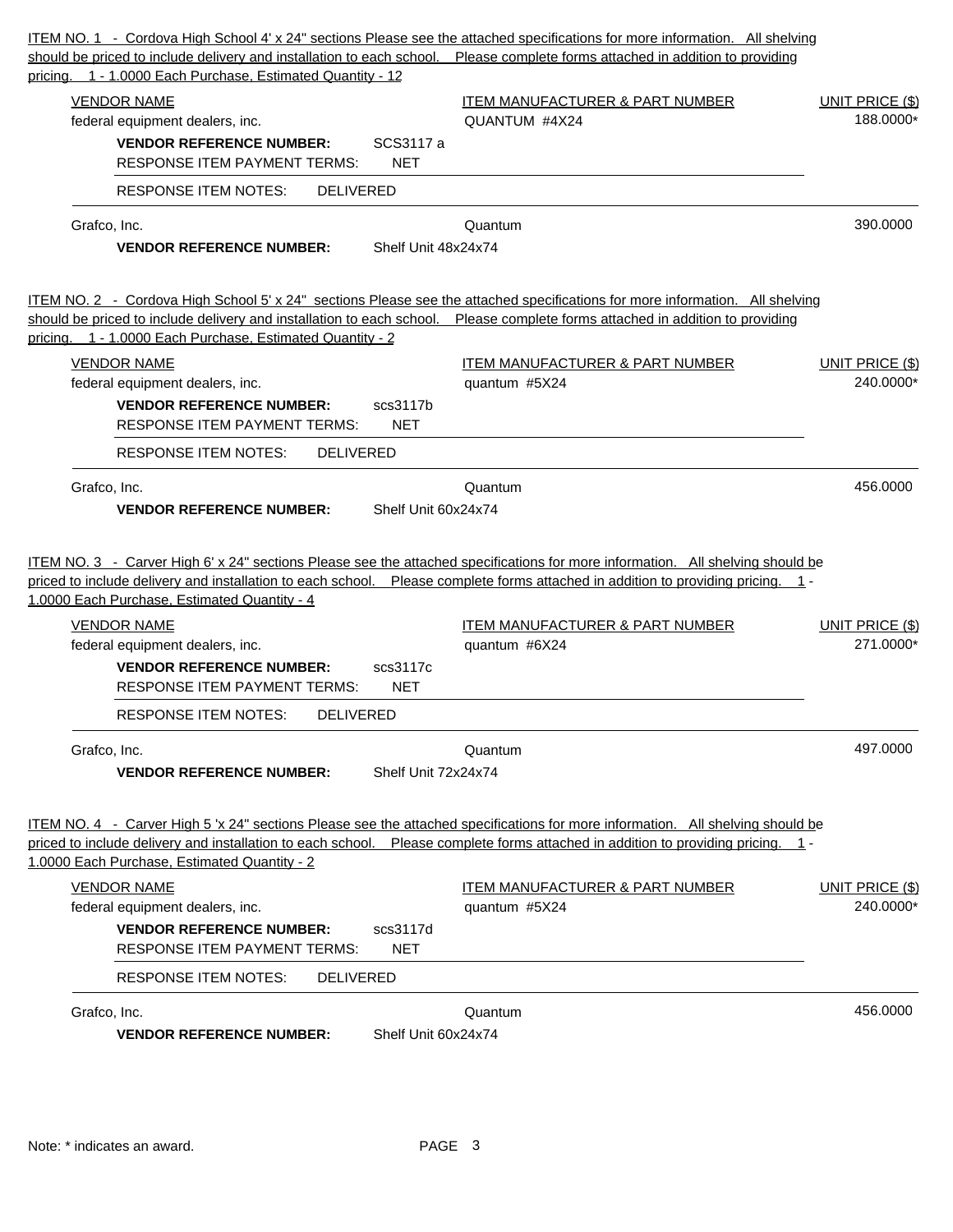|                                                                                        | Shelf Unit 36x24x74                                                                                                                                                                                                                                                                   |                                     |
|----------------------------------------------------------------------------------------|---------------------------------------------------------------------------------------------------------------------------------------------------------------------------------------------------------------------------------------------------------------------------------------|-------------------------------------|
| Grafco, Inc.                                                                           | Quantum                                                                                                                                                                                                                                                                               | 349.0000                            |
| <b>RESPONSE ITEM NOTES:</b><br><b>DELIVERED</b>                                        |                                                                                                                                                                                                                                                                                       |                                     |
| <b>VENDOR REFERENCE NUMBER:</b><br><b>RESPONSE ITEM PAYMENT TERMS:</b>                 | <b>SCS3117H</b><br><b>NET</b>                                                                                                                                                                                                                                                         |                                     |
| federal equipment dealers, inc.                                                        | QUANTUM #3X24                                                                                                                                                                                                                                                                         | 155.0000*                           |
| <b>VENDOR NAME</b>                                                                     | <b>ITEM MANUFACTURER &amp; PART NUMBER</b>                                                                                                                                                                                                                                            | <b>UNIT PRICE (\$)</b>              |
| pricing. 1 - 1.0000 Each Purchase, Estimated Quantity - 6                              | ITEM NO. 8 - Sheffield Elementary 3' x 24" sections Please see the attached specifications for more information. All shelving<br>should be priced to include delivery and installation to each school. Please complete forms attached in addition to providing                        |                                     |
| Grafco, Inc.<br><b>VENDOR REFERENCE NUMBER:</b>                                        | Quantum<br>Shelf Unit 48x24x74                                                                                                                                                                                                                                                        | 390,0000                            |
|                                                                                        |                                                                                                                                                                                                                                                                                       |                                     |
| <b>RESPONSE ITEM NOTES:</b><br><b>DELIVERED</b>                                        |                                                                                                                                                                                                                                                                                       |                                     |
| <b>VENDOR REFERENCE NUMBER:</b><br><b>RESPONSE ITEM PAYMENT TERMS:</b>                 | <b>SCS3117G</b><br><b>NET</b>                                                                                                                                                                                                                                                         |                                     |
| federal equipment dealers, inc.                                                        | QUANTUM #4X24                                                                                                                                                                                                                                                                         | 188.0000*                           |
| pricing. 1 - 1.0000 Each Purchase, Estimated Quantity - 4<br><b>VENDOR NAME</b>        | <b>ITEM MANUFACTURER &amp; PART NUMBER</b>                                                                                                                                                                                                                                            | <b>UNIT PRICE (\$)</b>              |
| <b>VENDOR REFERENCE NUMBER:</b>                                                        | Shelf Unit 60x24x74<br>ITEM NO. 7 - Sheffield Elementary 4' x 24" sections Please see the attached specifications for more information. All shelving<br>should be priced to include delivery and installation to each school. Please complete forms attached in addition to providing |                                     |
| Grafco, Inc.                                                                           | Quantum                                                                                                                                                                                                                                                                               | 456.0000                            |
| <b>RESPONSE ITEM NOTES:</b><br><b>DELIVERED</b>                                        |                                                                                                                                                                                                                                                                                       |                                     |
| <b>RESPONSE ITEM PAYMENT TERMS:</b>                                                    | <b>NET</b>                                                                                                                                                                                                                                                                            |                                     |
| federal equipment dealers, inc.<br><b>VENDOR REFERENCE NUMBER:</b>                     | <b>SCS3117F</b>                                                                                                                                                                                                                                                                       |                                     |
| <b>VENDOR NAME</b>                                                                     | <b>ITEM MANUFACTURER &amp; PART NUMBER</b><br>QUANTUM #5X24                                                                                                                                                                                                                           | UNIT PRICE (\$)<br>240.0000*        |
| pricing. 1 - 1.0000 Each Purchase, Estimated Quantity - 2                              | should be priced to include delivery and installation to each school. Please complete forms attached in addition to providing                                                                                                                                                         |                                     |
|                                                                                        | ITEM NO. 6 - Macon Hall Elementary 5' x 24" sections Please see the attached specifications for more information. All shelving                                                                                                                                                        |                                     |
| <b>VENDOR REFERENCE NUMBER:</b>                                                        | Shelf Unit 48x24x74                                                                                                                                                                                                                                                                   |                                     |
| Grafco, Inc.                                                                           | Quantum                                                                                                                                                                                                                                                                               | 390.0000                            |
| <b>RESPONSE ITEM PAYMENT TERMS:</b><br><b>RESPONSE ITEM NOTES:</b><br><b>DELIVERED</b> | <b>NET</b>                                                                                                                                                                                                                                                                            |                                     |
| <b>VENDOR REFERENCE NUMBER:</b>                                                        | <b>SCS3117E</b>                                                                                                                                                                                                                                                                       |                                     |
| <b>VENDOR NAME</b><br>federal equipment dealers, inc.                                  | <b>ITEM MANUFACTURER &amp; PART NUMBER</b><br>quantum #4X24                                                                                                                                                                                                                           | <b>UNIT PRICE (\$)</b><br>188.0000* |
|                                                                                        |                                                                                                                                                                                                                                                                                       |                                     |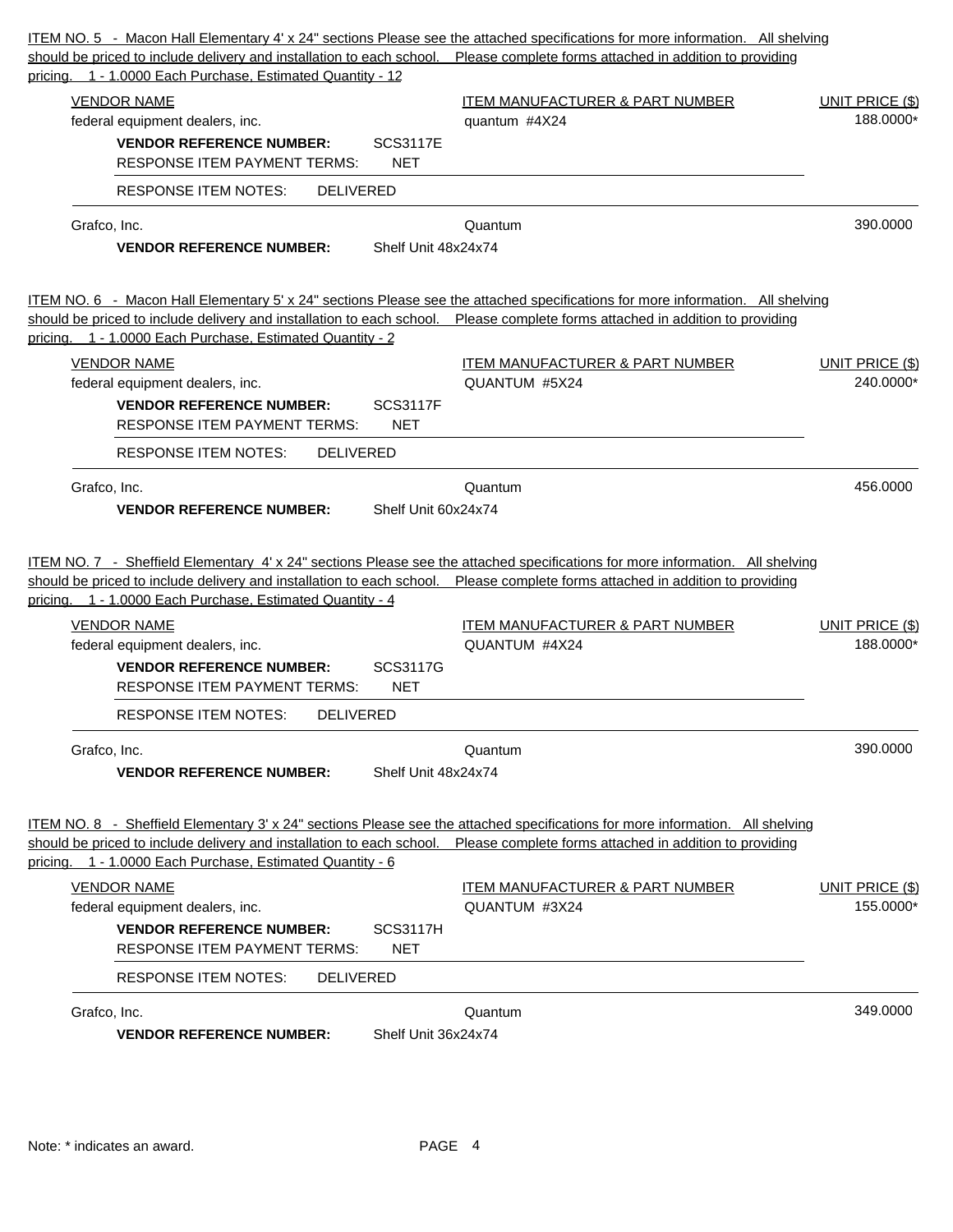| ITEM NO. 9 - Lowrance K-8 4' x 24" sections Please see the attached specifications for more information. All shelving should be<br>priced to include delivery and installation to each school. Please complete forms attached in addition to providing pricing. 1 -                                                         |                                     |
|-----------------------------------------------------------------------------------------------------------------------------------------------------------------------------------------------------------------------------------------------------------------------------------------------------------------------------|-------------------------------------|
| 1.0000 Each Purchase, Estimated Quantity - 12<br><b>VENDOR NAME</b><br><b>ITEM MANUFACTURER &amp; PART NUMBER</b><br>QUANTUM #4X24<br>federal equipment dealers, inc.<br><b>VENDOR REFERENCE NUMBER:</b><br><b>SCS3117I</b><br><b>RESPONSE ITEM PAYMENT TERMS:</b><br><b>NET</b>                                            | <b>UNIT PRICE (\$)</b><br>188.0000* |
| <b>RESPONSE ITEM NOTES:</b><br><b>DELIVERED</b>                                                                                                                                                                                                                                                                             |                                     |
| Grafco, Inc.<br>Quantum<br><b>VENDOR REFERENCE NUMBER:</b><br>Shelf Unit 48x24x74                                                                                                                                                                                                                                           | 390.0000                            |
| ITEM NO. 10 - Lowrance K-8 5' x 24" sections Please see the attached specifications for more information. All shelving should<br>be priced to include delivery and installation to each school. Please complete forms attached in addition to providing pricing. 1 -<br>1.0000 Each Purchase, Estimated Quantity - 2        |                                     |
| <b>VENDOR NAME</b><br><b>ITEM MANUFACTURER &amp; PART NUMBER</b><br>QUANTUM #5X24<br>federal equipment dealers, inc.<br><b>VENDOR REFERENCE NUMBER:</b><br><b>SCS3117X</b><br><b>RESPONSE ITEM PAYMENT TERMS:</b><br><b>NET</b>                                                                                             | UNIT PRICE (\$)<br>240.0000*        |
| RESPONSE ITEM NOTES:<br><b>DELIVERED</b>                                                                                                                                                                                                                                                                                    |                                     |
| Grafco, Inc.<br>Quantum<br>Shelf Unit 60x24x74<br><b>VENDOR REFERENCE NUMBER:</b>                                                                                                                                                                                                                                           | 456.0000                            |
| ITEM NO. 11 - Sea Isle Elementary 6' x 24" sections Please see the attached specifications for more information. All shelving<br>should be priced to include delivery and installation to each school. Please complete forms attached in addition to providing<br>pricing. 1 - 1.0000 Each Purchase, Estimated Quantity - 2 |                                     |
| <b>VENDOR NAME</b><br><b>ITEM MANUFACTURER &amp; PART NUMBER</b><br>QUANTUM #6X24<br>federal equipment dealers, inc.<br><b>SCS3117J</b><br><b>VENDOR REFERENCE NUMBER:</b><br><b>RESPONSE ITEM PAYMENT TERMS:</b><br><b>NET</b>                                                                                             | <b>UNIT PRICE (\$)</b><br>271.0000* |
| RESPONSE ITEM NOTES:<br><b>DELIVERED</b><br>Grafco, Inc.<br>Quantum<br>Shelf Unit 72x24x74<br><b>VENDOR REFERENCE NUMBER:</b>                                                                                                                                                                                               | 497.0000                            |
| ITEM NO. 12 - Sea Isle Elementary 3' x 24" sections Please see the attached specifications for more information. All shelving<br>should be priced to include delivery and installation to each school. Please complete forms attached in addition to providing<br>pricing. 1 - 1.0000 Each Purchase, Estimated Quantity - 3 |                                     |
| <b>VENDOR NAME</b><br><b>ITEM MANUFACTURER &amp; PART NUMBER</b><br>QUANTUM #3X24<br>federal equipment dealers, inc.<br><b>VENDOR REFERENCE NUMBER:</b><br><b>SCS3117K</b><br><b>NET</b><br><b>RESPONSE ITEM PAYMENT TERMS:</b>                                                                                             | <b>UNIT PRICE (\$)</b><br>155.0000* |
| RESPONSE ITEM NOTES:<br><b>DELIVERED</b>                                                                                                                                                                                                                                                                                    |                                     |
| Grafco, Inc.<br>Quantum<br>Shelf Unit 36x24x74<br><b>VENDOR REFERENCE NUMBER:</b>                                                                                                                                                                                                                                           | 349.0000                            |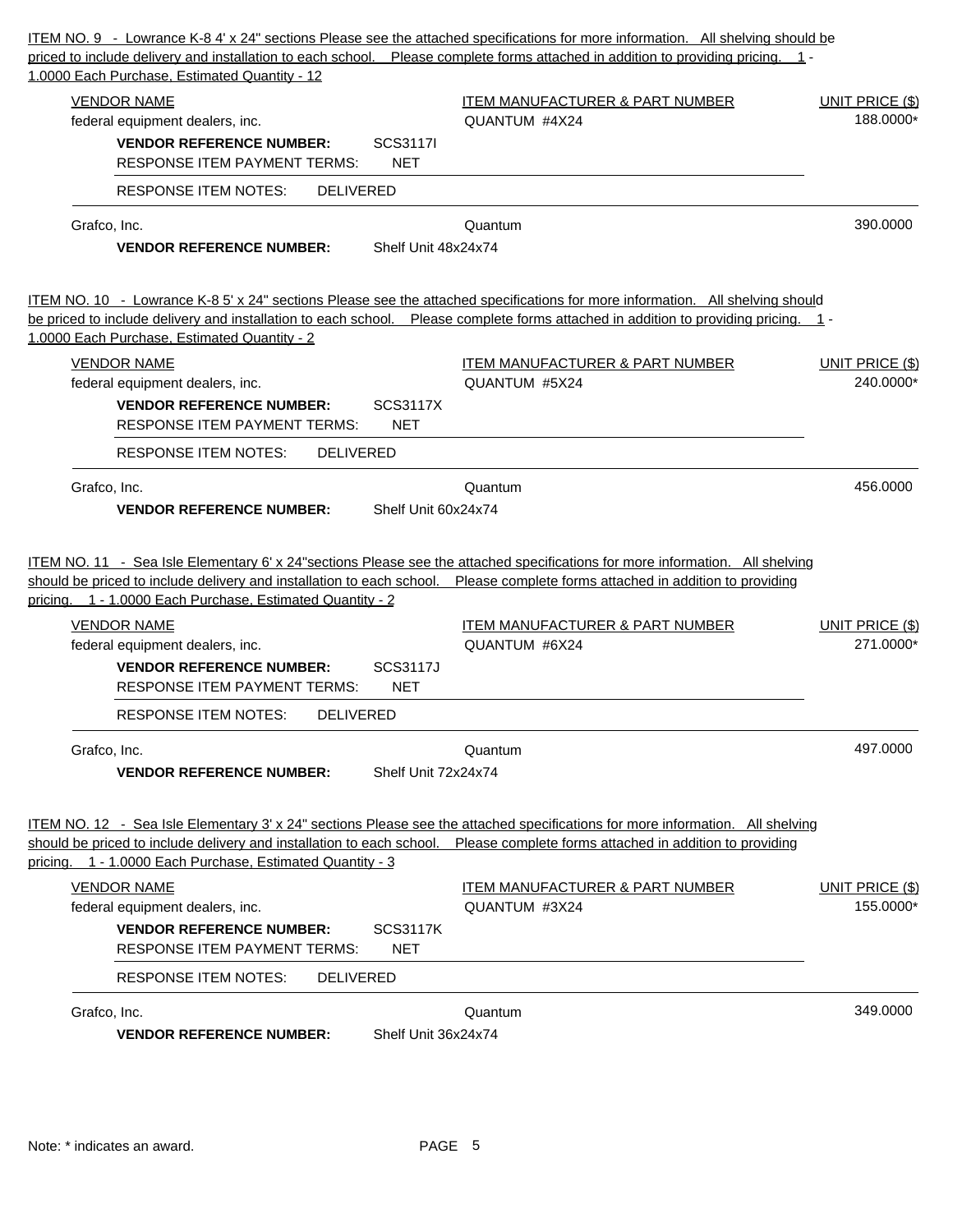| Grafco, Inc.<br>Quantum<br>Shelf Unit 72x24x74<br><b>VENDOR REFERENCE NUMBER:</b><br><b>VENDOR NAME</b><br><b>ITEM MANUFACTURER &amp; PART NUMBER</b><br>QUANTUM #5X24<br>federal equipment dealers, inc.<br><b>VENDOR REFERENCE NUMBER:</b><br>SCS3117O<br><b>RESPONSE ITEM PAYMENT TERMS:</b><br><b>NET</b><br><b>DELIVERED</b><br>RESPONSE ITEM NOTES:<br>Grafco, Inc.<br>Quantum | 497.0000<br><b>UNIT PRICE (\$)</b><br>240.0000*<br>456.0000 |
|--------------------------------------------------------------------------------------------------------------------------------------------------------------------------------------------------------------------------------------------------------------------------------------------------------------------------------------------------------------------------------------|-------------------------------------------------------------|
| ITEM NO. 16 - LaRose Elementary School 5' x 24" sections Please see the attached specifications for more information. All<br>shelving should be priced to include delivery and installation to each school. Please complete forms attached in addition to<br>providing pricing. 1 - 1.0000 Each Purchase, Estimated Quantity - 2                                                     |                                                             |
|                                                                                                                                                                                                                                                                                                                                                                                      |                                                             |
|                                                                                                                                                                                                                                                                                                                                                                                      |                                                             |
|                                                                                                                                                                                                                                                                                                                                                                                      |                                                             |
|                                                                                                                                                                                                                                                                                                                                                                                      |                                                             |
|                                                                                                                                                                                                                                                                                                                                                                                      |                                                             |
|                                                                                                                                                                                                                                                                                                                                                                                      |                                                             |
|                                                                                                                                                                                                                                                                                                                                                                                      |                                                             |
|                                                                                                                                                                                                                                                                                                                                                                                      |                                                             |
| <b>RESPONSE ITEM NOTES:</b><br><b>DELIVERED</b>                                                                                                                                                                                                                                                                                                                                      |                                                             |
| <b>RESPONSE ITEM PAYMENT TERMS:</b><br><b>NET</b>                                                                                                                                                                                                                                                                                                                                    |                                                             |
| <b>SCS3117N</b><br><b>VENDOR REFERENCE NUMBER:</b>                                                                                                                                                                                                                                                                                                                                   |                                                             |
| <b>VENDOR NAME</b><br><b>ITEM MANUFACTURER &amp; PART NUMBER</b><br>QUANTUM #6X24<br>federal equipment dealers, inc.                                                                                                                                                                                                                                                                 | <b>UNIT PRICE (\$)</b><br>271.0000*                         |
| ITEM NO. 15 - LaRose Elementary 6' x 24" sections Please see the attached specifications for more information. All shelving<br>should be priced to include delivery and installation to each school. Please complete forms attached in addition to providing<br>pricing. 1 - 1.0000 Each Purchase, Estimated Quantity - 1                                                            |                                                             |
| Shelf Unit 48x24x74<br><b>VENDOR REFERENCE NUMBER:</b>                                                                                                                                                                                                                                                                                                                               |                                                             |
| Grafco, Inc.<br>Quantum                                                                                                                                                                                                                                                                                                                                                              | 390.0000                                                    |
| <b>RESPONSE ITEM NOTES:</b><br><b>DELIVERED</b>                                                                                                                                                                                                                                                                                                                                      |                                                             |
| <b>NET</b><br><b>RESPONSE ITEM PAYMENT TERMS:</b>                                                                                                                                                                                                                                                                                                                                    |                                                             |
| QUANTUM #4X24<br>federal equipment dealers, inc.<br><b>SCS3117M</b><br><b>VENDOR REFERENCE NUMBER:</b>                                                                                                                                                                                                                                                                               | 188.0000*                                                   |
| <b>VENDOR NAME</b><br><b>ITEM MANUFACTURER &amp; PART NUMBER</b>                                                                                                                                                                                                                                                                                                                     | UNIT PRICE (\$)                                             |
| pricing. 1 - 1.0000 Each Purchase, Estimated Quantity - 6                                                                                                                                                                                                                                                                                                                            |                                                             |
| ITEM NO. 14 - Sea Isle Elementary 4' x 24" sections Please see the attached specifications for more information. All shelving<br>should be priced to include delivery and installation to each school. Please complete forms attached in addition to providing                                                                                                                       |                                                             |
| <b>VENDOR REFERENCE NUMBER:</b><br>Shelf Unit 60x24x74                                                                                                                                                                                                                                                                                                                               |                                                             |
| Grafco, Inc.<br>Quantum                                                                                                                                                                                                                                                                                                                                                              | 456.0000                                                    |
| <b>RESPONSE ITEM NOTES:</b><br><b>DELIVERED</b>                                                                                                                                                                                                                                                                                                                                      |                                                             |
| <b>VENDOR REFERENCE NUMBER:</b><br><b>SCS3117L</b><br><b>RESPONSE ITEM PAYMENT TERMS:</b><br><b>NET</b>                                                                                                                                                                                                                                                                              |                                                             |
| QUANTUM #5X24<br>federal equipment dealers, inc.                                                                                                                                                                                                                                                                                                                                     | 240.0000*                                                   |
| <b>VENDOR NAME</b><br><b>ITEM MANUFACTURER &amp; PART NUMBER</b>                                                                                                                                                                                                                                                                                                                     | <b>UNIT PRICE (\$)</b>                                      |
| should be priced to include delivery and installation to each school. Please complete forms attached in addition to providing<br>pricing. 1 - 1.0000 Each Purchase, Estimated Quantity - 5                                                                                                                                                                                           |                                                             |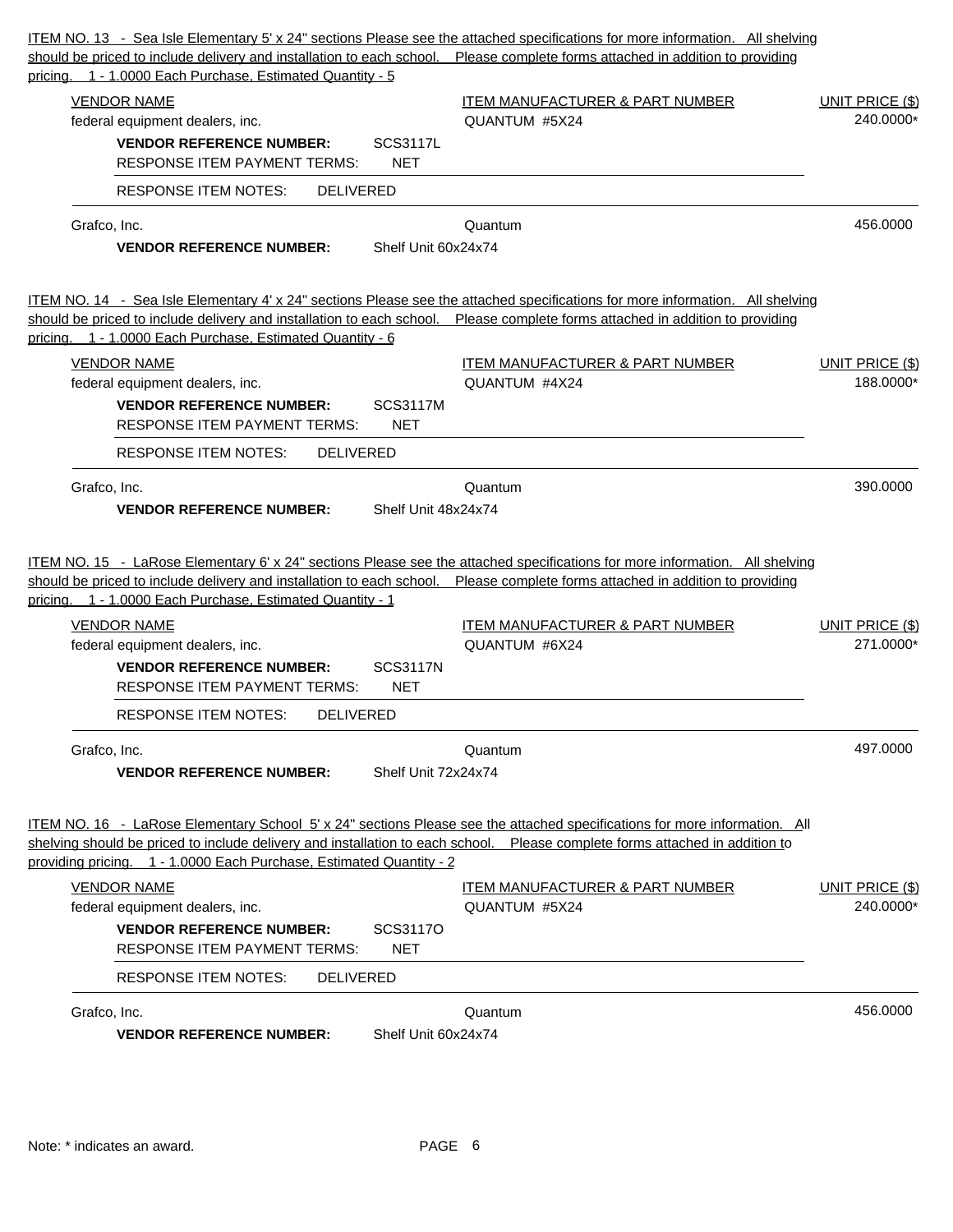| ITEM NO. 17 - LaRose Elementary 4' x 24" sections Please see the attached specifications for more information. All shelving   |                                            |                        |
|-------------------------------------------------------------------------------------------------------------------------------|--------------------------------------------|------------------------|
| should be priced to include delivery and installation to each school. Please complete forms attached in addition to providing |                                            |                        |
| pricing. 1 - 1.0000 Each Purchase, Estimated Quantity - 1                                                                     |                                            |                        |
| <b>VENDOR NAME</b>                                                                                                            | <b>ITEM MANUFACTURER &amp; PART NUMBER</b> | <b>UNIT PRICE (\$)</b> |
| federal equipment dealers, inc.                                                                                               | QUANTUM #4X24                              | 188.0000*              |
| <b>VENDOR REFERENCE NUMBER:</b><br><b>SCS3117P</b>                                                                            |                                            |                        |
| <b>NET</b><br><b>RESPONSE ITEM PAYMENT TERMS:</b>                                                                             |                                            |                        |
| <b>RESPONSE ITEM NOTES:</b><br><b>DELIVERED</b>                                                                               |                                            |                        |
| Grafco, Inc.                                                                                                                  | Quantum                                    | 390.0000               |
| Shelf Unit 48x24x74<br><b>VENDOR REFERENCE NUMBER:</b>                                                                        |                                            |                        |
|                                                                                                                               |                                            |                        |
| ITEM NO. 18 - Frayser Elementary 4' x 24" sections Please see the attached specifications for more information. All shelving  |                                            |                        |
| should be priced to include delivery and installation to each school. Please complete forms attached in addition to providing |                                            |                        |
| pricing. 1 - 1.0000 Each Purchase, Estimated Quantity - 8                                                                     |                                            |                        |
| <b>VENDOR NAME</b>                                                                                                            | ITEM MANUFACTURER & PART NUMBER            | <b>UNIT PRICE (\$)</b> |
| federal equipment dealers, inc.                                                                                               | QUANTUM #4X24                              | 188.0000*              |
| <b>VENDOR REFERENCE NUMBER:</b><br>SCS3117Q                                                                                   |                                            |                        |
| <b>RESPONSE ITEM PAYMENT TERMS:</b><br><b>NET</b>                                                                             |                                            |                        |
| <b>RESPONSE ITEM NOTES:</b><br><b>DELIVERED</b>                                                                               |                                            |                        |
| Grafco, Inc.                                                                                                                  | Quantum                                    | 390,0000               |
| Shelf Unit 48x24x74<br><b>VENDOR REFERENCE NUMBER:</b>                                                                        |                                            |                        |
|                                                                                                                               |                                            |                        |
| ITEM NO. 19 - Frayser Elementary 3' x 24" sections Please see the attached specifications for more information. All shelving  |                                            |                        |
| should be priced to include delivery and installation to each school. Please complete forms attached in addition to providing |                                            |                        |
| pricing. 1 - 1.0000 Each Purchase, Estimated Quantity - 2                                                                     |                                            |                        |
| <b>VENDOR NAME</b>                                                                                                            | ITEM MANUFACTURER & PART NUMBER            | <b>UNIT PRICE (\$)</b> |
| federal equipment dealers, inc.                                                                                               | QUANTUM #3X24                              | 155.0000*              |
| <b>VENDOR REFERENCE NUMBER:</b><br><b>SCS3117R</b>                                                                            |                                            |                        |
| <b>NET</b><br><b>RESPONSE ITEM PAYMENT TERMS:</b>                                                                             |                                            |                        |
| <b>RESPONSE ITEM NOTES:</b><br><b>DELIVERED</b>                                                                               |                                            |                        |
| Grafco, Inc.                                                                                                                  | Quantum                                    | 349,0000               |
| Shelf Unit 36x24x74<br><b>VENDOR REFERENCE NUMBER:</b>                                                                        |                                            |                        |